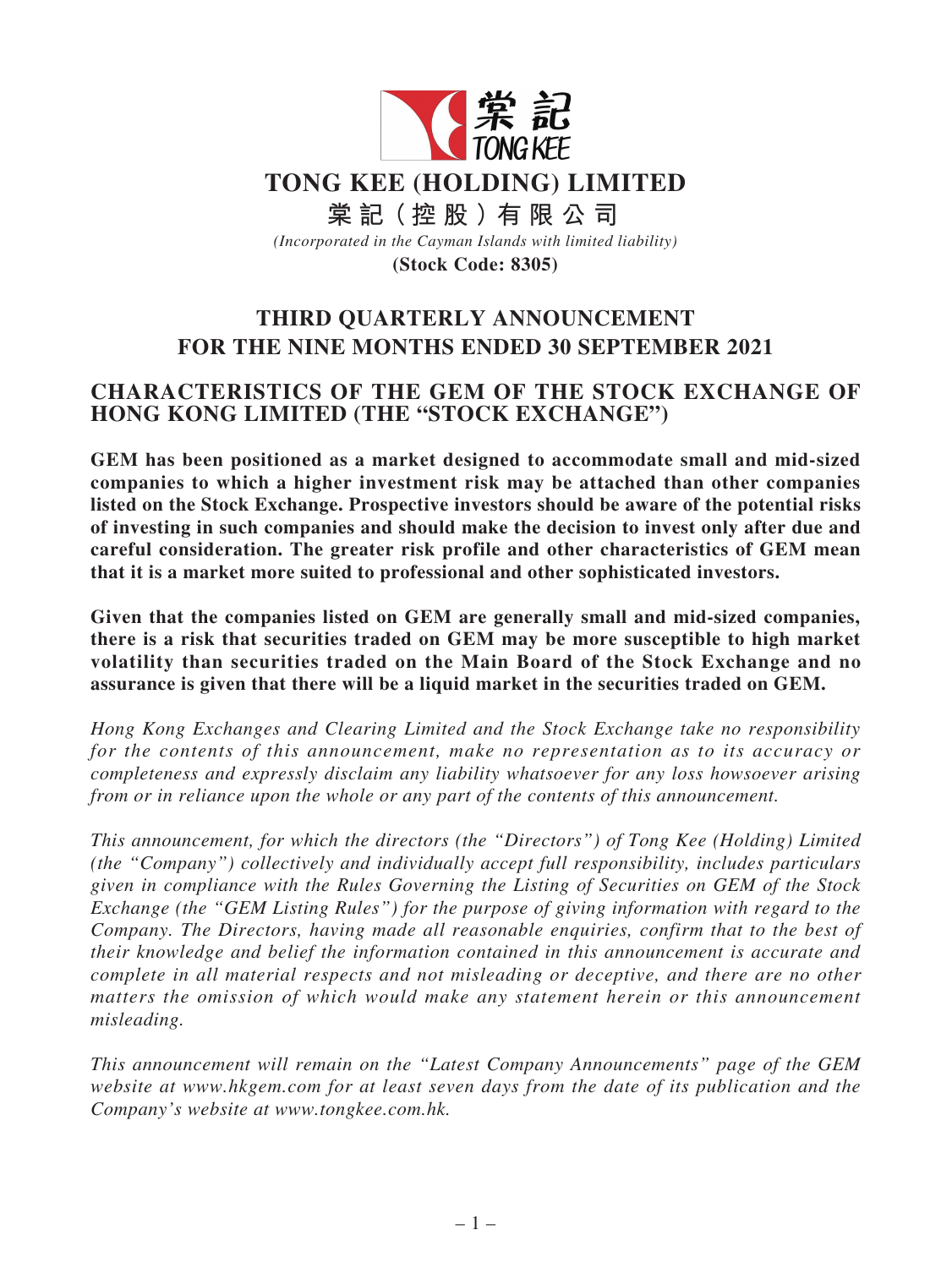# **THIRD QUARTERLY RESULTS (UNAUDITED)**

The board of Directors (the "Board") of the Company is pleased to announce the unaudited condensed consolidated results of the Company and its subsidiaries (collectively, the "Group") for the nine months ended 30 September 2021, together with the unaudited comparative figures for the corresponding period in 2020, as follows:

# **CONDENSED CONSOLIDATED STATEMENT OF COMPREHENSIVE INCOME (UNAUDITED)**

*FOR THE THREE MONTHS ENDED AND THE NINE MONTHS ENDED 30 SEPTEMBER 2021*

|                                                                           |                | Three months ended<br>30 September |                  | Nine months ended<br><b>30 September</b>        |                  |
|---------------------------------------------------------------------------|----------------|------------------------------------|------------------|-------------------------------------------------|------------------|
|                                                                           | <b>Notes</b>   | 2021<br><b>HK\$'000</b>            | 2020<br>HK\$'000 | 2021<br><b>HK\$'000</b>                         | 2020<br>HK\$'000 |
|                                                                           |                |                                    |                  | (Unaudited) (Unaudited) (Unaudited) (Unaudited) |                  |
| Revenue                                                                   | $\mathfrak{Z}$ | 48,443                             | 44,529           | 136,447                                         | 127,743          |
| Direct cost                                                               |                | (42, 059)                          | (38, 894)        | (120, 569)                                      | (113,089)        |
| Gross profit                                                              |                | 6,384                              | 5,635            | 15,878                                          | 14,654           |
| Other income, net                                                         |                | 235                                | 6,061            | 235                                             | 6,286            |
| Administrative expenses                                                   |                | (7,088)                            | (6,509)          | (18, 544)                                       | (20, 560)        |
| (Loss)/profit arising from change in<br>fair value of financial assets at |                |                                    |                  |                                                 |                  |
| fair value through profit or loss                                         |                | 46                                 | 14               | (170)                                           | (158)            |
| Finance costs                                                             |                | (412)                              | (298)            | (1,211)                                         | (1,216)          |
| (Loss)/profit before taxation                                             |                | (835)                              | 4,903            | (3, 812)                                        | (994)            |
| Income tax expense                                                        | $\overline{4}$ |                                    |                  |                                                 |                  |
| (Loss)/profit and total<br>comprehensive (expense)/                       |                |                                    |                  |                                                 |                  |
| income for the period                                                     |                | (835)                              | 4,903            | (3, 812)                                        | (994)            |
| (Loss)/earnings per share                                                 |                |                                    |                  |                                                 |                  |
| — Basic (HK cents)                                                        | 6              | (0.10)                             | 0.61             | (0.48)                                          | (0.13)           |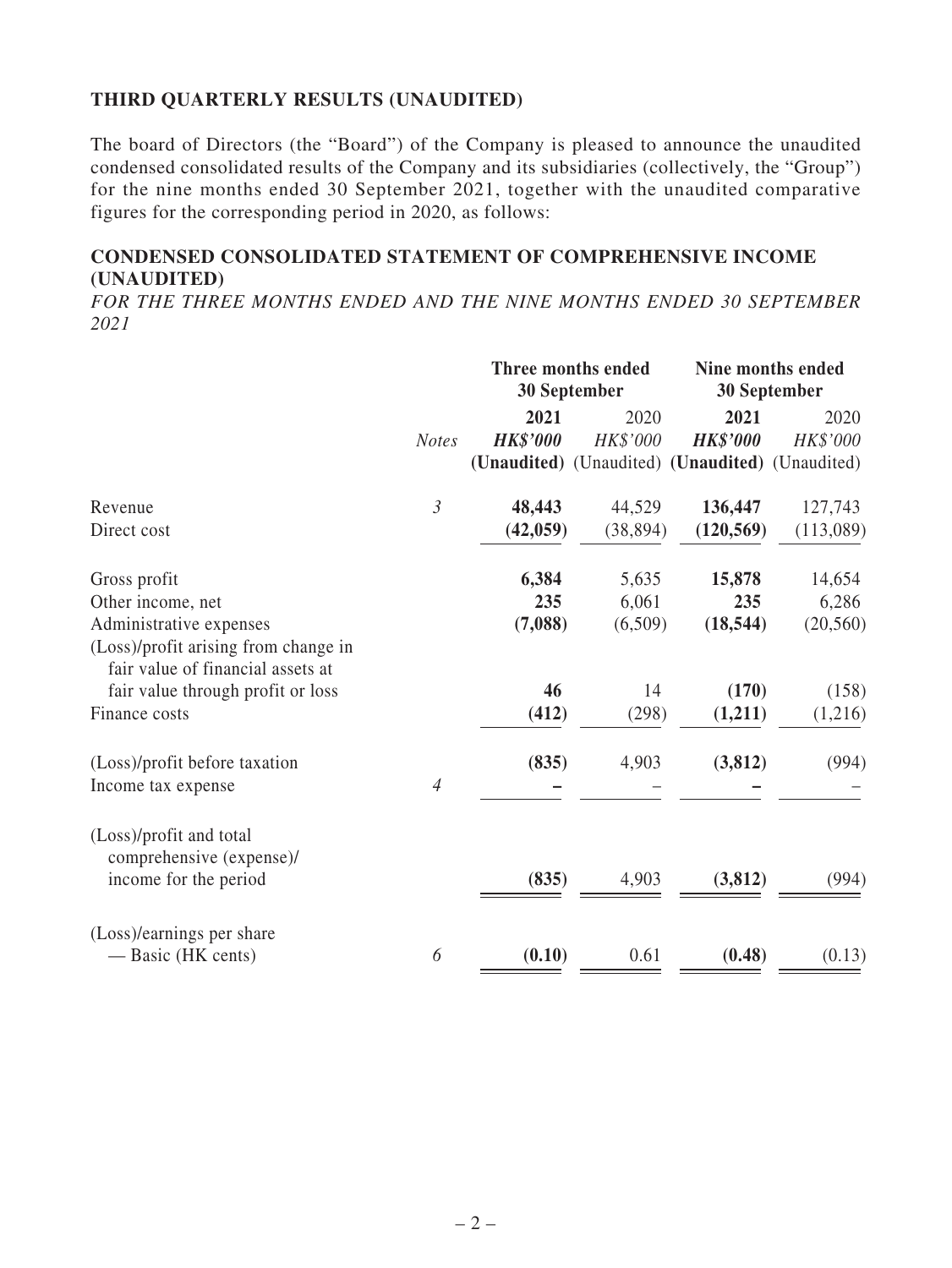# **CONDENSED CONSOLIDATED STATEMENT OF CHANGES IN EQUITY (UNAUDITED)**

*FOR THE NINE MONTHS ENDED 30 SEPTEMBER 2021*

|                                                        | <b>Share</b><br>capital<br>HK\$'000 | <b>Share</b><br>premium<br>HK\$'000 | Capital<br>reserve<br>HK\$'000 | <b>Retained</b><br>profits<br>HK\$'000 | <b>Total</b><br>HK\$'000 |
|--------------------------------------------------------|-------------------------------------|-------------------------------------|--------------------------------|----------------------------------------|--------------------------|
| At 1 January 2021 (audited)                            | 8,000                               | 33,324                              | 1,941                          | 38,750                                 | 82,015                   |
| Loss and total comprehensive<br>expense for the period |                                     |                                     |                                | (3,812)                                | (3, 812)                 |
| At 30 September 2021 (unaudited)                       | 8,000                               | 33,324                              | 1,941                          | 34,938                                 | 78,203                   |
| At 1 January 2020 (audited)                            | 8,000                               | 33,324                              | 1,941                          | 41,041                                 | 84,306                   |
| Loss and total comprehensive<br>expense for the period |                                     |                                     |                                | (994)                                  | (994)                    |
| At 30 September 2020 (unaudited)                       | 8,000                               | 33,324                              | 1,941                          | 40,047                                 | 83,312                   |

*Note:* Capital reserve represents the difference between the Company's Share capital and the combined share capital of the subsidiaries of the Company pursuant to a reorganisation for the listing.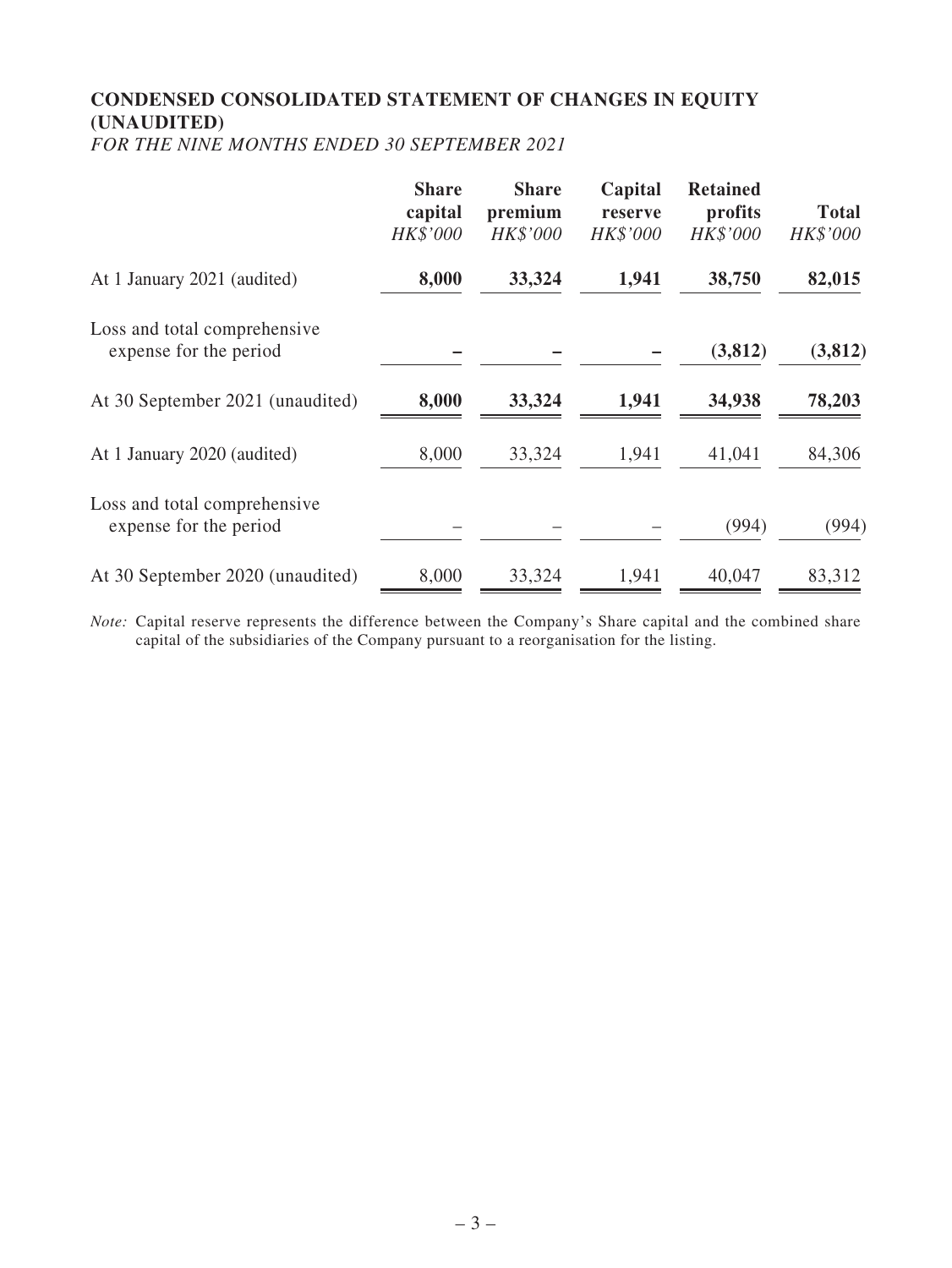### **NOTES TO THE CONDENSED CONSOLIDATED FINANCIAL STATEMENTS** *FOR THE NINE MONTHS ENDED 30 SEPTEMBER 2021*

#### **1. CORPORATE INFORMATION**

The Company was incorporated in the Cayman Islands as an exempted company with limited liability on 10 April 2017 under the Companies Law, Cap. 22 (Law 3 of 1961, as consolidated and revised) of the Cayman Islands. The immediate and ultimate holding company is Advanced Pacific Enterprises Limited, a company incorporated in the British Virgin Islands, which is controlled by Mr. Heung Chung Sum ("Controlling Shareholder" or "Mr. Heung"). The address of the registered office and principal place of business of the Company are at Windward 3, Regatta Office Park, P.O. Box 1350, Grand Cayman, KY1-1108, Cayman Islands and Room 2502, 25/F, 148 Electric Road, North Point, Hong Kong, respectively. The Company's shares are subsequently listed on the GEM of The Stock Exchange of Hong Kong Limited (the "Stock Exchange") on 4 July 2018 (the "Listing").

The Company is an investment holding company. The Company and its subsidiaries (collectively referred to as the "Group") are multi-disciplinary contractors which are principally engaged in performing repair, maintenance, alteration and addition ("RMAA") works, new construction works and cathodic protection works in Hong Kong.

The unaudited condensed consolidated financial statements are presented in Hong Kong dollar ("HK\$") which is the same as the functional currency of the Company and its subsidiaries, and all values are rounded to the nearest thousands ("HK\$'000"), except where otherwise indicated.

#### **2. BASIS OF PREPARATION**

The unaudited condensed consolidated financial statements of the Group for the nine months ended 30 September 2021 have been prepared in accordance with accounting principles generally accepted in Hong Kong and comply with Hong Kong Financial Reporting Standards ("HKFRSs") issued by Hong Kong Institute of Certified Public Accountants (the "HKICPA") and the applicable disclosure requirements of the GEM Listing Rules.

The accounting policies and methods of computation used in the preparation of the unaudited condensed consolidated financial statements are consistent with those used in the interim report of the Group for the period ended 30 June 2021.

In current period, HKICPA has issued a number of new and revised HKFRSs and interpretations that are first effective or available for early adoption for the current accounting period of the company, there have been no significant changes to the accounting policies applied in these financial statements for the period presented as a result of these developments.

The unaudited condensed consolidated financial statements have been prepared under the historical cost convention.

The preparation of the unaudited condensed consolidated financial statements in conformity with the HKFRSs requires the use of certain critical accounting estimates. It also requires the management to exercise their judgements in the process of applying the Group's accounting policies.

The unaudited condensed consolidated financial statements have not been audited by the Company's auditor, but have been reviewed by the Company's audit committee.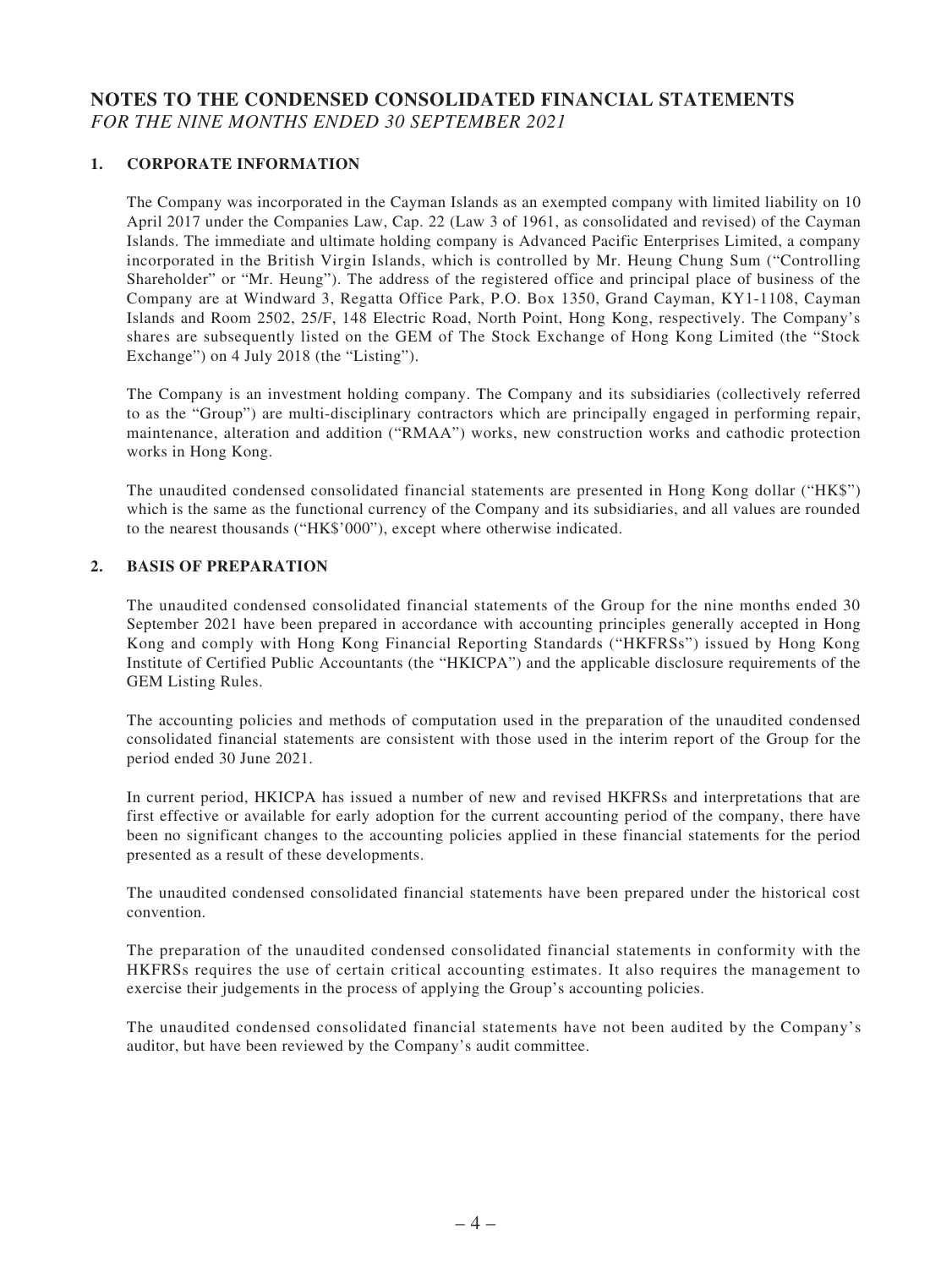#### **3. REVENUE**

Revenue represents the fair value of amounts received and receivable by the Group in respect of the provision of building renovation and construction services to external customers. The Group's operations are solely derived from the building renovation and construction services in Hong Kong during the period. For the purposes of resources allocation and performance assessment, the chief operating decision maker (the "CODM"), being the executive directors of the Company, reviews the overall results and financial position of the Group as a whole prepared based on the same set of accounting policies. Accordingly, the Group has only one single operating segment and no further analysis of this single segment is presented.

#### **4. INCOME TAX EXPENSE**

The Company is incorporated in the Cayman Islands as an exempted company with limited liability under the Companies Law of the Cayman Islands and is accordingly not subject to income tax in the Cayman Islands.

No provision for Hong Kong Profits Tax has been made in the financial statements as the Group has no estimated assessable profits for both periods.

|                                         | Three months ended<br>30 September     |                                        | Nine months ended<br>30 September      |                                 |
|-----------------------------------------|----------------------------------------|----------------------------------------|----------------------------------------|---------------------------------|
|                                         | 2021<br><b>HK\$'000</b><br>(Unaudited) | 2020<br><b>HK\$'000</b><br>(Unaudited) | 2021<br><b>HK\$'000</b><br>(Unaudited) | 2020<br>HK\$'000<br>(Unaudited) |
| Hong Kong Profits Tax<br>— Current year |                                        |                                        |                                        |                                 |

#### **5. DIVIDEND**

The Board does not recommend the payment of dividend for the nine months ended 30 September 2021.

#### **6. (LOSS)/EARNINGS PER SHARE**

The calculations of basic earnings per share attributable to the owners of the Company for the three months and nine months ended 30 September 2021 are based on the followings:

|                                                                                        | Three months ended<br>30 September |                 | Nine months ended<br>30 September |                 |
|----------------------------------------------------------------------------------------|------------------------------------|-----------------|-----------------------------------|-----------------|
|                                                                                        | 2021<br>2020                       |                 | 2021                              | 2020            |
|                                                                                        | <b>HK\$'000</b>                    | <b>HK\$'000</b> | <b>HK\$'000</b>                   | <b>HK\$'000</b> |
|                                                                                        | (Unaudited)                        | (Unaudited)     | (Unaudited)                       | (Unaudited)     |
| (Loss)/earnings:                                                                       |                                    |                 |                                   |                 |
| (Loss)/earnings for the purpose of basic<br>earnings per share (profit for the period) | (835)                              | 4,903           | (3, 812)                          | (994)           |
|                                                                                        |                                    |                 |                                   |                 |
|                                                                                        | $\bm{v}$                           | '000            | $\bm{v}$                          | '000'           |
| Number of shares:                                                                      |                                    |                 |                                   |                 |
| Weighted average number of<br>ordinary shares for the purpose                          |                                    |                 |                                   |                 |
| of basic earnings per share                                                            | 800,000                            | 800,000         | 800,000                           | 800,000         |

Diluted earnings per share for both periods were the same as basic earning per shares as there were no dilutive potential ordinary shares outstanding.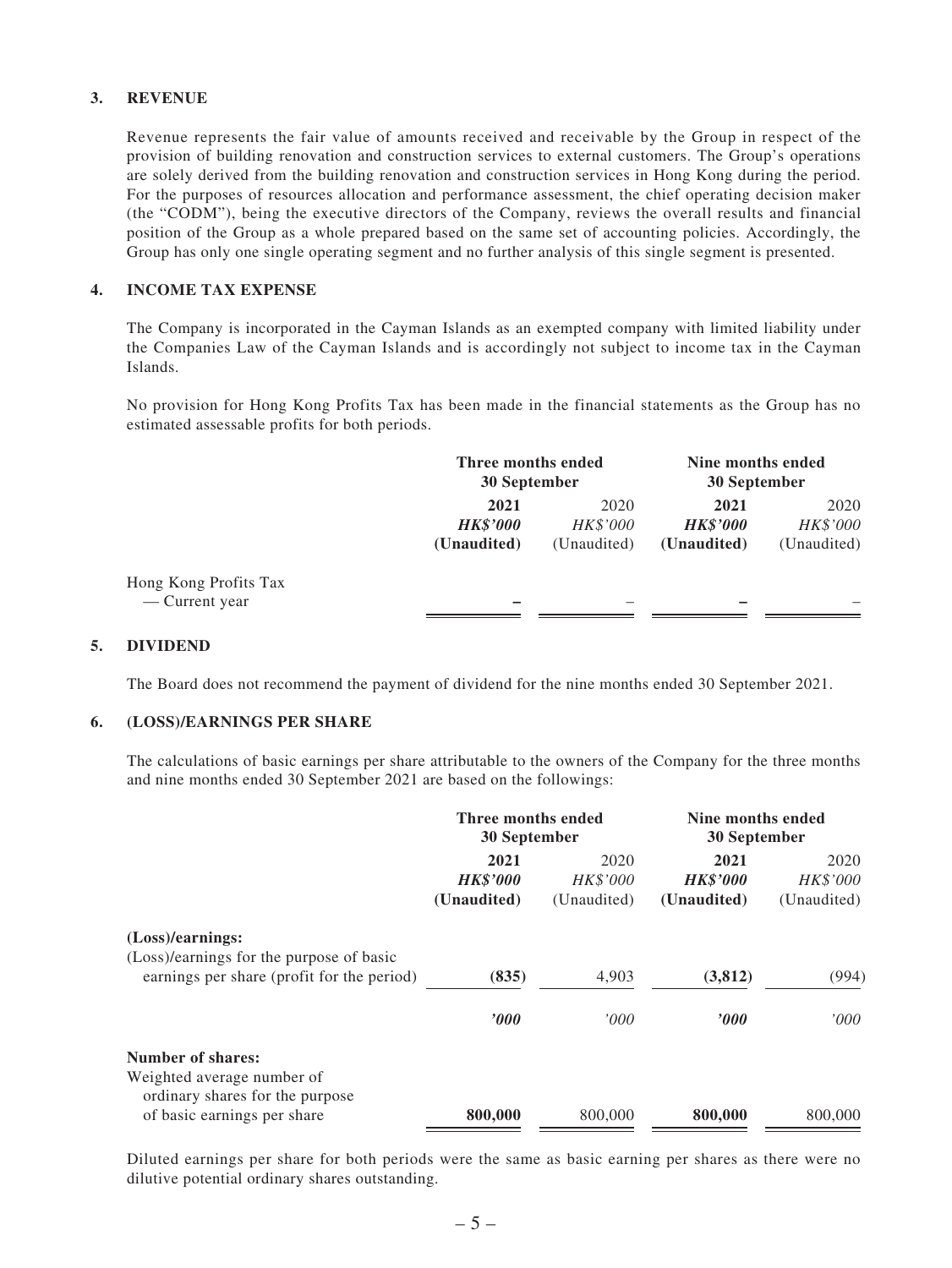# **MANAGEMENT DISCUSSION AND ANALYSIS**

### **Business Review and Outlook**

The Company and its subsidiaries (collectively referred to as the "Group") is an established multi-disciplinary contractor for the provision of renovation and maintenance works, alteration and addition works ("RMAA"), new construction works, and cathodic protection works in Hong Kong. The Group is responsible for the overall management, implementation and supervision of projects. The Group focuses on the management of projects, development of work programmes, procurement of works materials, operation of site works, co-ordination with the customers or their consultants and quality control of the works carried by the employees and the subcontractors.

For RMAA works, the Group provides repair, maintenance, alteration and addition, modification, rehabilitation, steel, civil and demolition works in various venues such as residential building, commercial building, carpark, road, footbridge and theme park in Hong Kong. For new construction works, the Group provides a variety of constructions and related alteration and additions works and facilities such as noise mitigation work, architectural metalwork, bus shelter, dangerous goods store building, innovative and creative structure such as air balloon. For cathodic protection works, the Group provides installation of cathodic protection systems including sacrificial anodes protection and impressed current systems.

For the nine months ended 30 September 2021 ("Relevant Period"), there were 106 projects (corresponding period in 2020: 155 projects) with revenue contribution undertaken by the Group. The revenue of the Group reported an increase in current period, the demands for the Group's RMAA and fitting-out works services is on an increasing trend. During the nine months ended 30 September 2021, the Group was awarded 64 new projects, with total original contract sum of approximately HK\$136 million.

Looking forward, the Directors consider that the future opportunities and challenges facing the Group will continue to be affected by the development of the property market and expansion on the infrastructure in Hong Kong as well as factors affecting the labour costs and material costs. The Directors are of the view that the number of properties to be built and maintained in Hong Kong remains to be the key driver for the growth of the Hong Kong RMAA and new construction works industry.

The outbreak of the novel coronavirus (COVID-19) and its escalation on a global scale has triggered unprecedented disruptions in business operations and to the economy. While it would be difficult to gauge the longer term impact of such events as the situation is dynamically evolving, the Group has been proactive in closely monitoring the market conditions and taking appropriate measures to respond to the challenges. The Group will continue to monitor the development of the COVID-19 epidemic and its impact on the operations and results of the Group, if any. The Group will continue to strengthen its cost control and resources management as well as to actively participate in project tenders, in order to maintain its competitiveness in the market.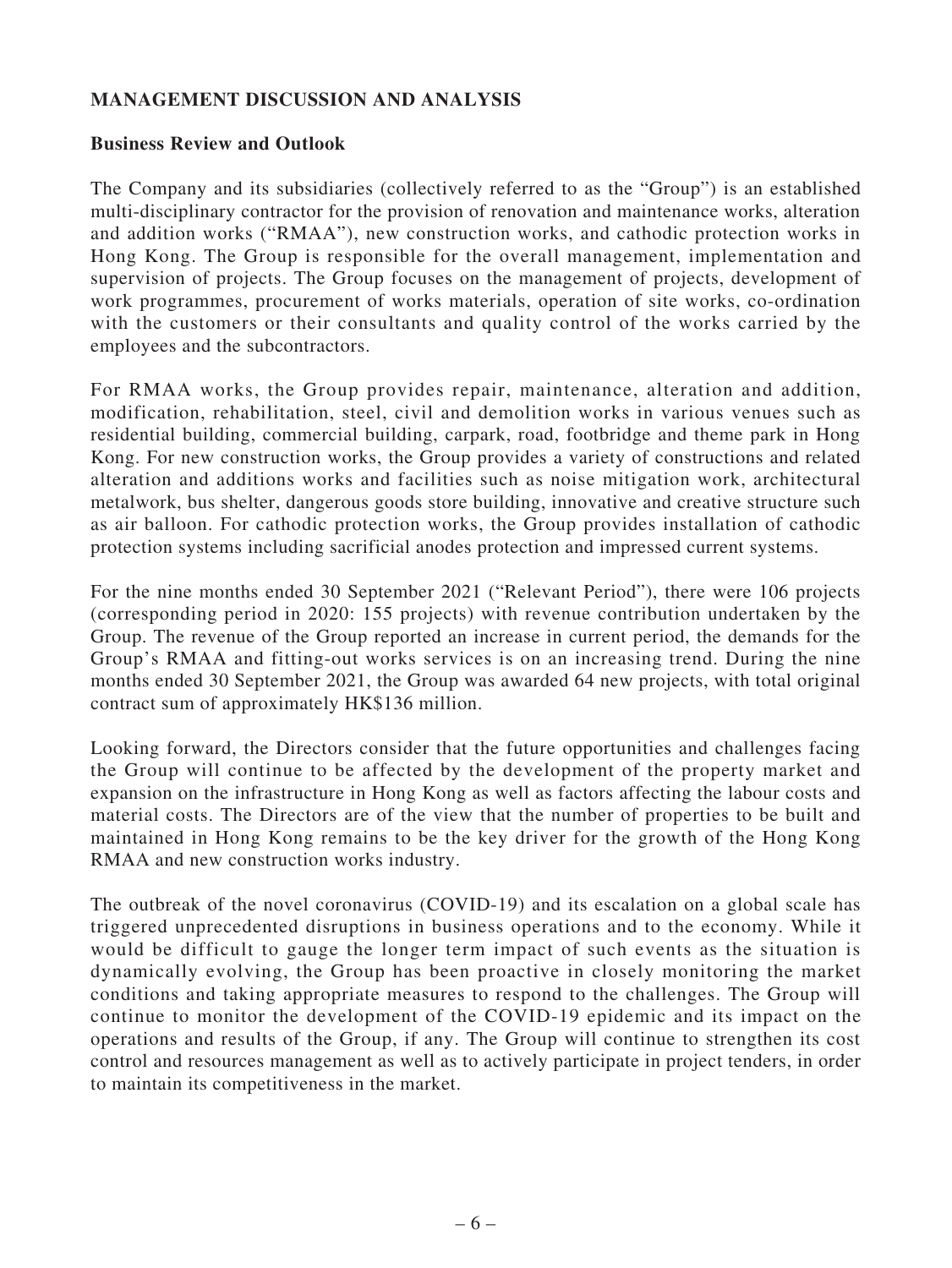In addition, a series of precautionary and control measures have been implemented across the region. In order to ensure the health and safety of our employees and to facilitate the prevention and control of the COVID-19 outbreak, the Group has, (i) promptly established a crisis management working team for coordination and arrangement of provision of services in our premises with the aim to maintain normal operation; (ii) provided sufficient protective equipment and masks to our employees; and (iii) ensured that all our employees have strictly implemented the control and prevention measures formulated by the Group, including the strict observance of personal and environmental hygiene and regular body temperature checks for all employees and visitors entering into our premises.

With the Group's experienced management team and reputation in the market, the Directors consider that the Group is well-positioned to compete against its competitors under such future challenges that are commonly faced by all competitors, and the Group will continue to strengthen the market position in the industry and expand the market share by securing more RMAA and cathodic protection works contracts by utilising the net proceeds from the Listing of the Shares on GEM of the Stock Exchange on 4 July 2018 (the "Listing Date").

# **Financial Review**

### *Revenue*

The revenue increased from approximately HK\$127.7 million for the nine months ended 30 September 2020 to approximately HK\$136.4 million for the nine months ended 30 September 2021, representing an increase of approximately 6.8%. Such increase was mainly due to the combined effect of the increase in RMAA and cathodic protection works projects undertaken by the Group as a result of the overall development in the construction industry in Hong Kong, and also chasing back the delay in schedule of the projects caused by COVID-19 as mentioned above.

# *Direct Cost*

The cost of sales increased from approximately HK\$113.0 million for the nine months ended 30 September 2020 to approximately HK\$120.5 million for the nine months ended 30 September 2021, representing an increase of approximately 6.6%. Such increase was mainly attributable to the increase in the subcontracting charges incurred with the increase in the revenue recognised by the RMAA and cathodic protection work projects undertaken by the Group during the period.

#### *Gross Profit*

Gross profit of the Group increased by approximately HK\$1.2 million from approximately HK\$14.7 million for the nine months ended 30 September 2020 to approximately HK\$15.9 million for the nine months ended 30 September 2021. The increase was mainly driven by the increase in revenue for the nine months ended 30 September 2021 as discussed above. The overall gross profit margin remain steady for approximately 11.5% and 11.6% for the nine months ended 30 September 2020 and for the nine months ended 30 September 2021.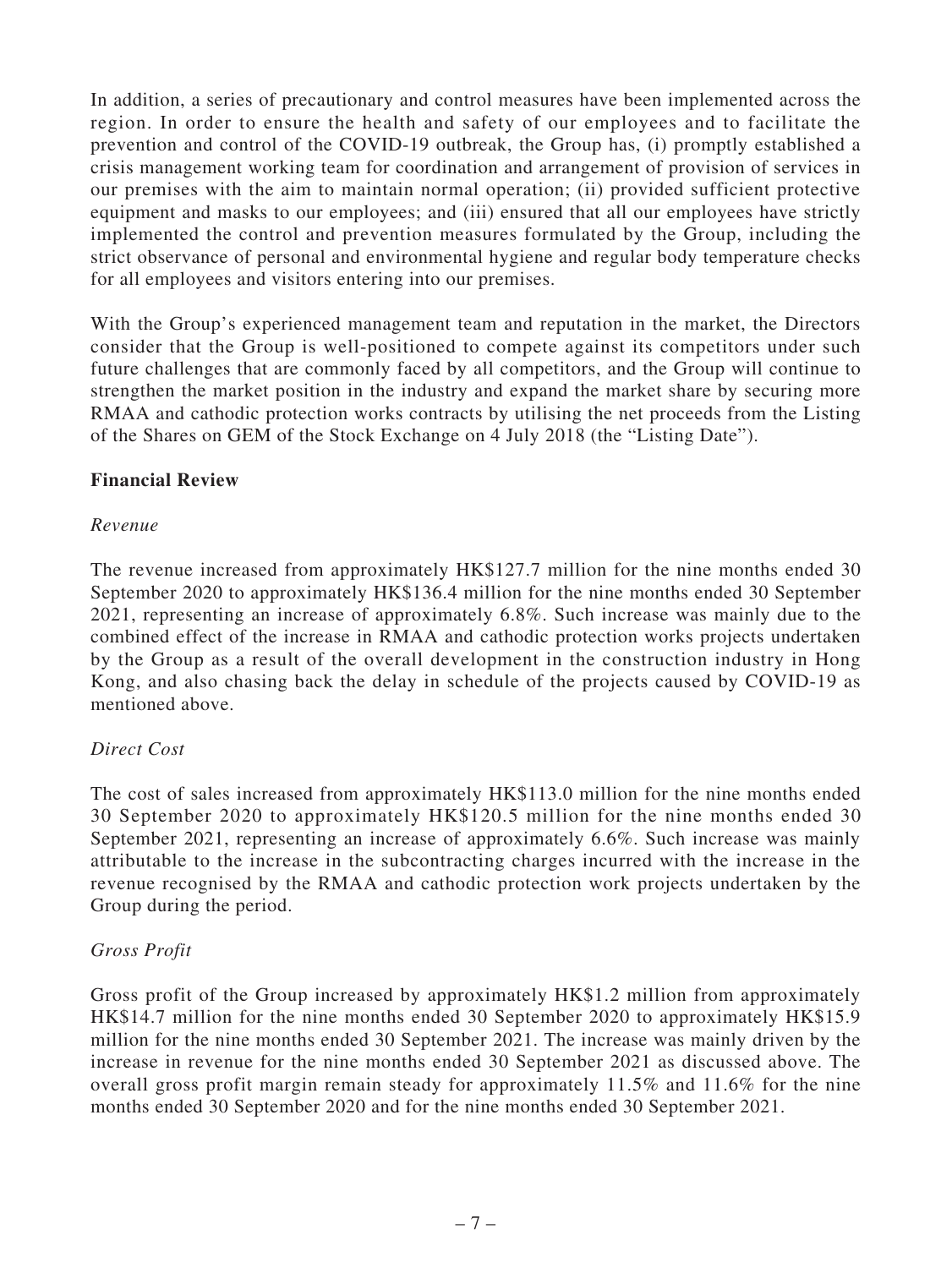# *Administrative Expenses*

Administrative expenses of the Group decreased by approximately HK\$2.1 million or 7.8% from approximately HK\$20.6 million for the nine months ended 30 September 2020 to approximately HK\$18.5 million for the nine months ended 30 September 2021.

Administrative expenses primarily consist of staff costs, depreciation, transportation and motor vehicle expense, professional service fee and other costs incurred for daily operation. The decrease was mainly attributable to the decrease in staff costs paid to staff, the increase in depreciation as well as professional service fee in relation to a potential acquisition.

### *Other income*

The other income decreased by HK\$6.1 million from HK\$6.3 million for the nine months ended 30 September 2020 to HK\$0.2 million for the nine months ended 30 September 2021. The amount in previous period mainly represent the Anti-epidemic Fund provided by the Hong Kong Special Administrative Region Government to subsidise the challenges brought by the COVID-19 epidemic and the subsidy was ceased in current year.

### *Finance Costs*

Finance costs for the Group remain steady for the nine months ended 30 September 2019 and for the nine months ended 30 September 2020.

#### *Income Tax Expense*

Income tax expense remained nil for the nine months ended 30 September 2020 and for the nine months ended 30 September 2021.

#### *Loss for the Period*

As a result of foregoing, the Group recognised a loss for the period of approximately HK\$3.8 million for the nine months ended 30 September 2021, representing an increase in loss of approximately HK\$2.8 million when compared to the nine months ended 30 September 2020. Such increase was mainly attributable to the significant decrease in other income as discussed above. If the one-off Anti-epidemic Fund was excluded in prior period, the loss for the nine months ended 30 September 2020 was approximately HK\$7.0 million.

# **Liquidity and Financial Resources**

The current ratio remain steady at approximately 1.6 times as at 31 December 2020 and 30 September 2021.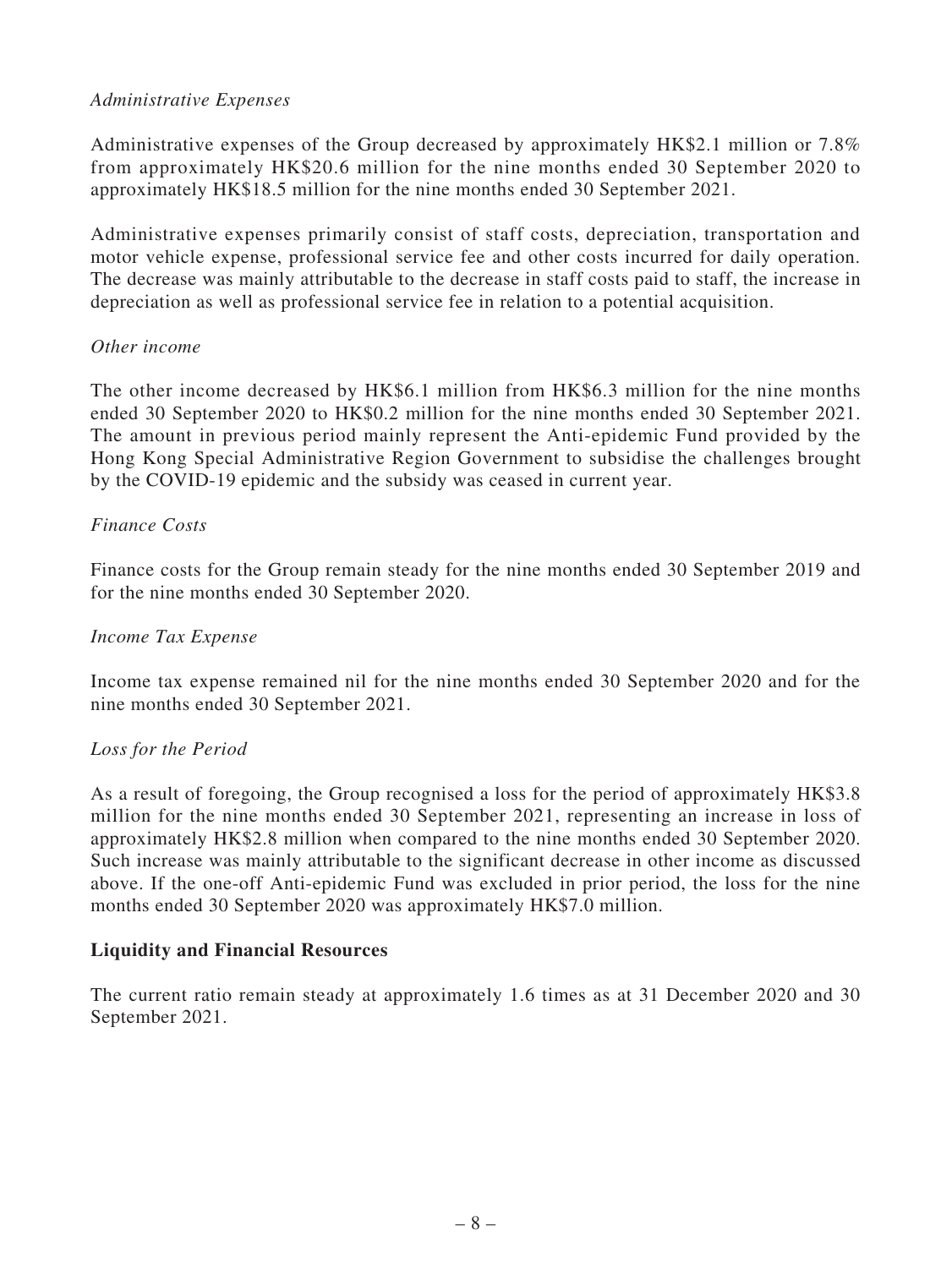As at 30 September 2021, the Group had total borrowings of approximately HK\$37.1 million (31 December 2020: approximately HK\$36.4 million). The gearing ratio, calculated based on the total borrowings divided by total equity at the end of the year/period and multiplied by 100%, increased mildly from approximately 44.3% as at 31 December 2020 to approximately 48.6% as at 30 September 2021 due to the Group wants to maintain a steady gearing ratio. The Group's financial position is sound and strong. With available bank balances and cash and bank credit facilities, the Group has sufficient liquidity to satisfy its funding requirements.

The Group's borrowings and bank balances are denominated in HK\$ and there was no significant exposure to foreign exchange rate fluctuations during the Relevant Period.

# **Treasury Policy**

The Group has adopted a prudent financial management approach towards its treasury policies and thus maintained a healthy liquidity position throughout the Relevant Period. The Group strives to reduce exposure to credit risk by performing ongoing credit assessments and evaluations of the financial status of its customers. To manage liquidity risk, the Board closely monitors the Group's liquidity position to ensure that the liquidity structure of the Group's assets, liabilities and other commitments can meet its funding requirements from time to time.

# **Capital Structure**

The shares of the Company were listed on the GEM of the Stock Exchange on 4 July 2018. There has been no change in the capital structure of the Group since then. The share capital of the Company only consists of ordinary shares.

As at the date of this announcement, the Company's issued share capital was HK\$8,000,000 and the number of its issued ordinary shares was 800,000,000 of HK\$0.01 each.

# **Commitments**

The Group has no operating lease commitments as at 31 December 2020 and 30 September 2021.

# **Future Plans for Material Investments and Capital Assets**

Save as disclosed in the announcement dated 19 October 2021, the Group did not have other plans for material investments and capital assets.

# **Material Acquisitions and Disposals of Subsidiaries and Affiliated Companies**

During the nine months ended 30 September 2021, the Group did not have any material acquisitions or disposals of subsidiaries and affiliated companies.

# **Contingent Liabilities**

The Group did not have other material contingent liabilities.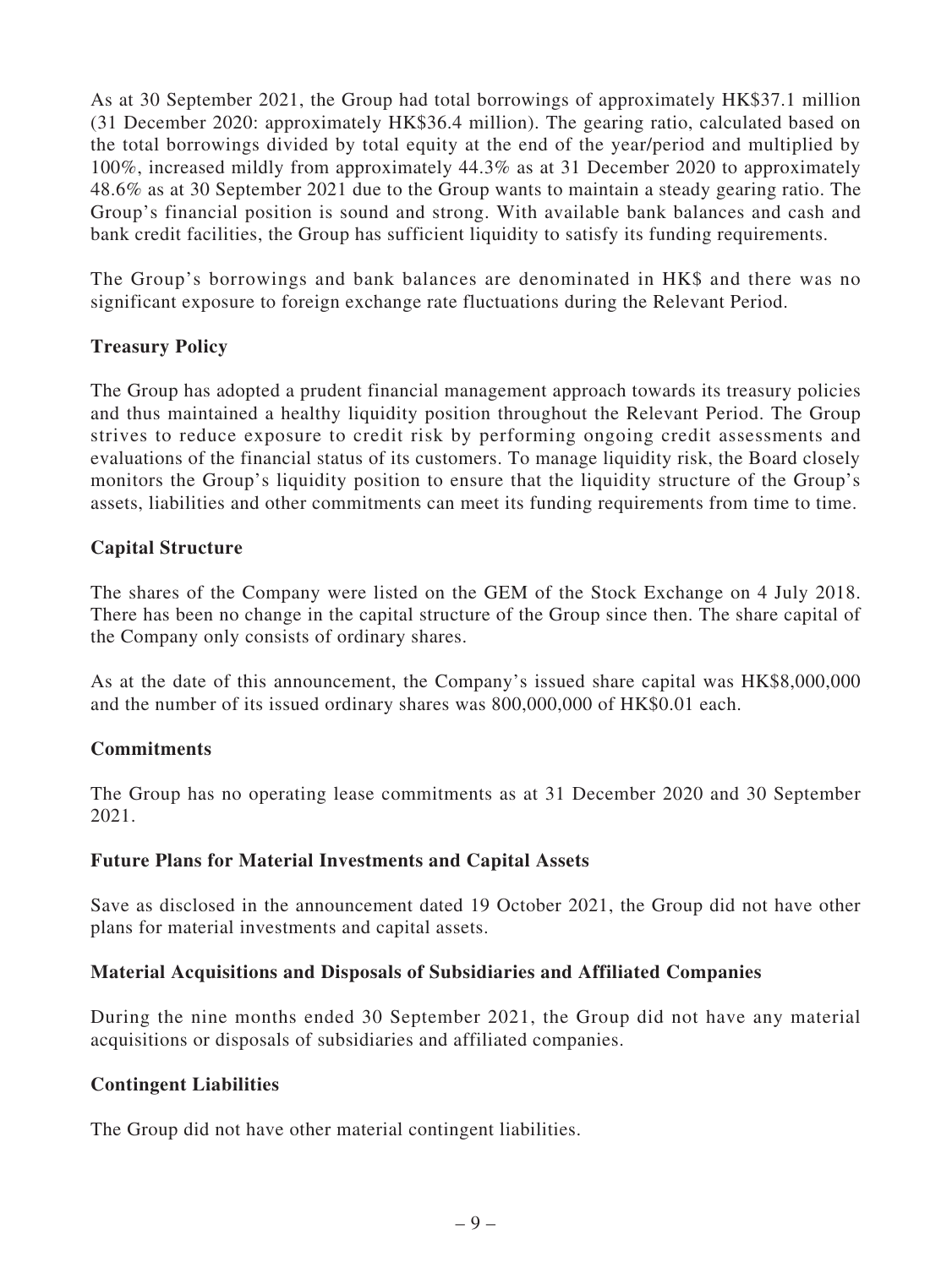# **Exposure to Exchange Rate Fluctuation**

The Group's revenue generating operations are mainly transacted in HK\$. The Directors consider the impact of foreign exchange exposure to the Group is minimal.

### **Charge of Group's Assets**

As at 30 September 2021, the Group pledged certain amount of land and building and investments in life insurance policies to secure short-term bank borrowings and other general banking facilities granted to the Group.

### **Employees and Remuneration Policies**

As at 30 September 2021, the Group employed a total of 110 employees (31 December 2020: 120 employees). The staff costs, including Directors' emoluments, of the Group were approximately HK\$32.3 million for the nine months ended 30 September 2021 (for the nine months ended 30 September 2020: approximately HK\$35.5 million). Remuneration is determined with reference to market terms and the performance, qualification and experience of individual employee. Apart from basic remuneration, share options may be granted to eligible employees by reference to the Group's performance as well as individual contribution.

#### **Use of Proceeds**

The net proceeds from the listing, after deducting listing related expenses, were approximately HK\$25.2 million. After the listing, these proceeds were used for the purposes in accordance with the future plans and use of proceeds as set out in the Prospectus. The unused amount of the net proceeds from the listing date as at and up to date of this announcement was approximately HK\$3.3 million. An analysis of the utilization of the net proceeds from the Listing Date up to the date of this announcement is set out below:

|                                                                                                    | <b>Revised use of</b><br>net proceeds<br>in the<br>announcement<br>dated 15 July<br>2020<br>HK\$ million | as disclosed Actual use of net<br>proceeds from<br><b>Listing Date to</b><br>the date of this<br>announcement<br>HK\$ million | <b>Expected</b><br>timeline of<br>full utilisation<br>of the balance |
|----------------------------------------------------------------------------------------------------|----------------------------------------------------------------------------------------------------------|-------------------------------------------------------------------------------------------------------------------------------|----------------------------------------------------------------------|
| Reserved capital to satisfy the Group's potential<br>customers' requirement for surety/performance |                                                                                                          |                                                                                                                               |                                                                      |
| bond                                                                                               | 1.2                                                                                                      | 1.2                                                                                                                           |                                                                      |
| Further Strengthen the Group's manpower                                                            | 9.4                                                                                                      | 9.0                                                                                                                           | year ending 2021                                                     |
| Acquisition of additional machinery and equipment                                                  | 4.3                                                                                                      | 3.1                                                                                                                           | year ending 2021                                                     |
| Upgrading the Hong Kong office and workshop                                                        | 7.7                                                                                                      | 6.0                                                                                                                           | year ending 2021                                                     |
| General working capital                                                                            | 2.6                                                                                                      | 2.6                                                                                                                           |                                                                      |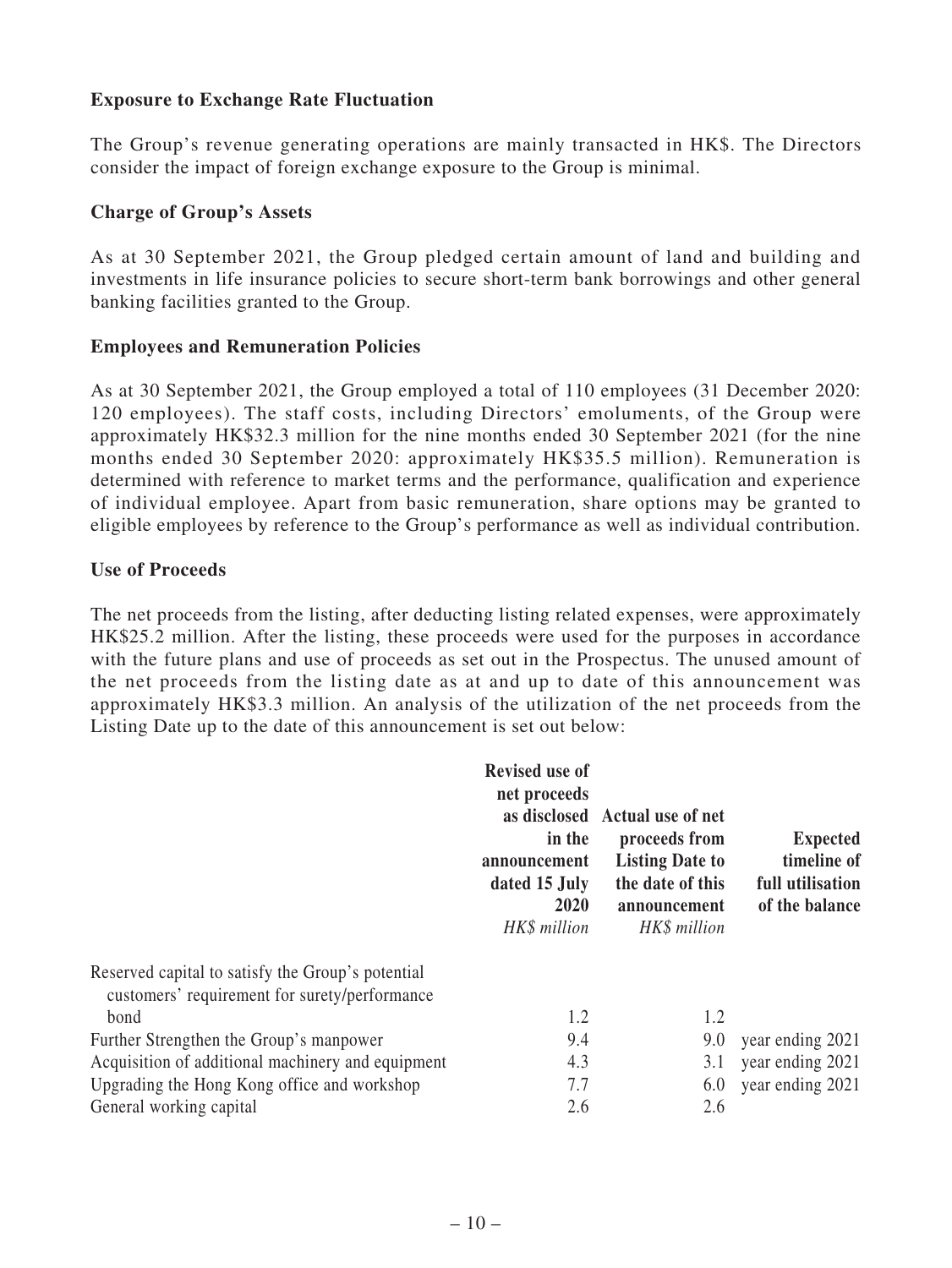The business objectives, future plans and planned use of proceeds as disclosed in the Prospectus and the announcement dated 15 July 2020 were based on the best estimation and assumption of future market conditions made by the Group at the relevant time while the proceeds were applied based on the actual development of the Group's business, the actual situation and the industry.

The Directors will constantly evaluate the Group's business objective and will change or modify plans against the changing market condition to ensure the business growth of the Group.

### **Disclosure of Interests**

# *A. Directors' and Chief Executives' Interests and Short Positions in Shares, Underlying Shares and Debentures*

As at 30 September 2021, the Company was wholly owned by Advanced Pacific Enterprises Limited, which the ultimate owner is Mr. Heung Chung Sum.

As at the date of this announcement, interests or short positions of the Directors, chief executives of the Company in the Shares, underlying Shares and debentures of the Company or any of its associated corporation (within the meaning of Part XV of the Securities and Futures Ordinance (the "SFO")) which were required (i) to be notified to the Company and the Stock Exchange pursuant to Divisions 7 and 8 of Part XV of the SFO (including interests and short positions which they were taken or deemed to have under such provisions of the SFO), or (ii) pursuant to Section 352 of the SFO, to be entered in the register referred to therein, or (iii) pursuant to Rules 5.46 to 5.67 of the GEM Listing Rules, to be notified to the Company and the Stock Exchange, were as follows:

#### *(i) Long Position in the Company's Shares*

| <b>Name of Director</b> | Capacity                                | <b>Number</b><br>and class<br>of securities | Approximate<br>percentage of<br>shareholding |
|-------------------------|-----------------------------------------|---------------------------------------------|----------------------------------------------|
| Mr. Heung Chung Sum     | Interest in a controlled<br>corporation | 600,000,000<br>ordinary shares              | 75%                                          |

*(ii) Long position in the ordinary shares of associated corporations*

| <b>Name of Director</b> | Name of<br>associated<br>corporations             | Capacity         | <b>Number</b><br>and class<br>of securities | Approximate<br>percentage of<br>shareholding |
|-------------------------|---------------------------------------------------|------------------|---------------------------------------------|----------------------------------------------|
| Mr. Heung Chung Sum     | <b>Advanced Pacific</b><br>Enterprises<br>Limited | Beneficial owner | 2 ordinary<br>shares                        | 100%                                         |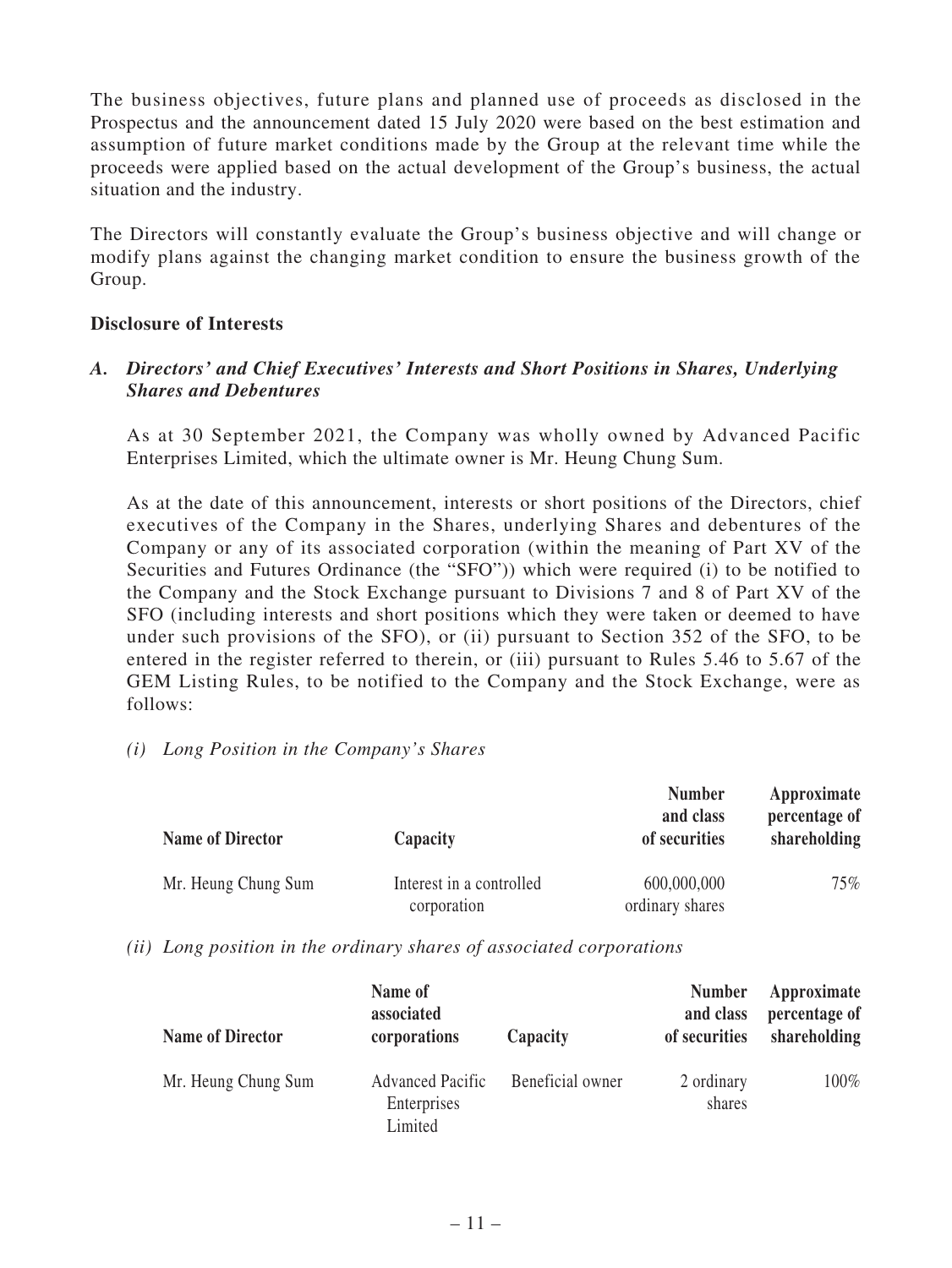# *B. Substantial Shareholders' and Other Persons' Interests and Short Positions in Shares, Underlying Shares and Debentures*

As at the date of this announcement, the interest and short positions of the person (other than the Directors or chief executive of the Company) or company which was required to be recorded in the register required to be kept under Section 336 of the SFO were as follows:

| <b>Name</b>                | Capacity         | Number and<br>class of<br>securities | Long/<br>short<br>position | Approximate<br>percentage of<br>shareholding |
|----------------------------|------------------|--------------------------------------|----------------------------|----------------------------------------------|
| <b>Advanced Pacific</b>    | Beneficial owner | 600,000,000                          | Long                       | $75\%$                                       |
| <b>Enterprises Limited</b> |                  | ordinary shares                      |                            |                                              |

Save as disclosed above, as at the date of this announcement and so far as is known to the Directors, no person, other than the Directors and chief executive of the Company whose interests are set out in the section "Directors' and Chief Executives' Interests and Short Positions in Shares, Underlying Shares and Debentures" above, had notified the Company of an interest or short position in the shares or underlying shares of the Company that was required to be recorded in the register required to be kept by the Company pursuant to Section 336 of the SFO.

### **Competing and Conflicts of Interests**

The Directors are not aware of any business or interest of the Directors nor the controlling shareholder of the Company nor any of their respective associates (as defined in the GEM Listing Rules) that compete or may compete with the business of the Group and any other conflicts of interest which any such person has or may have with the Group during the nine months ended 30 September 2021.

#### **Purchase, Sales or Redemption of the Company's Listed Securities**

Neither the Company nor any of its subsidiaries has purchased, sold or redeemed any of the Company's listed securities during the nine months ended 30 September 2021.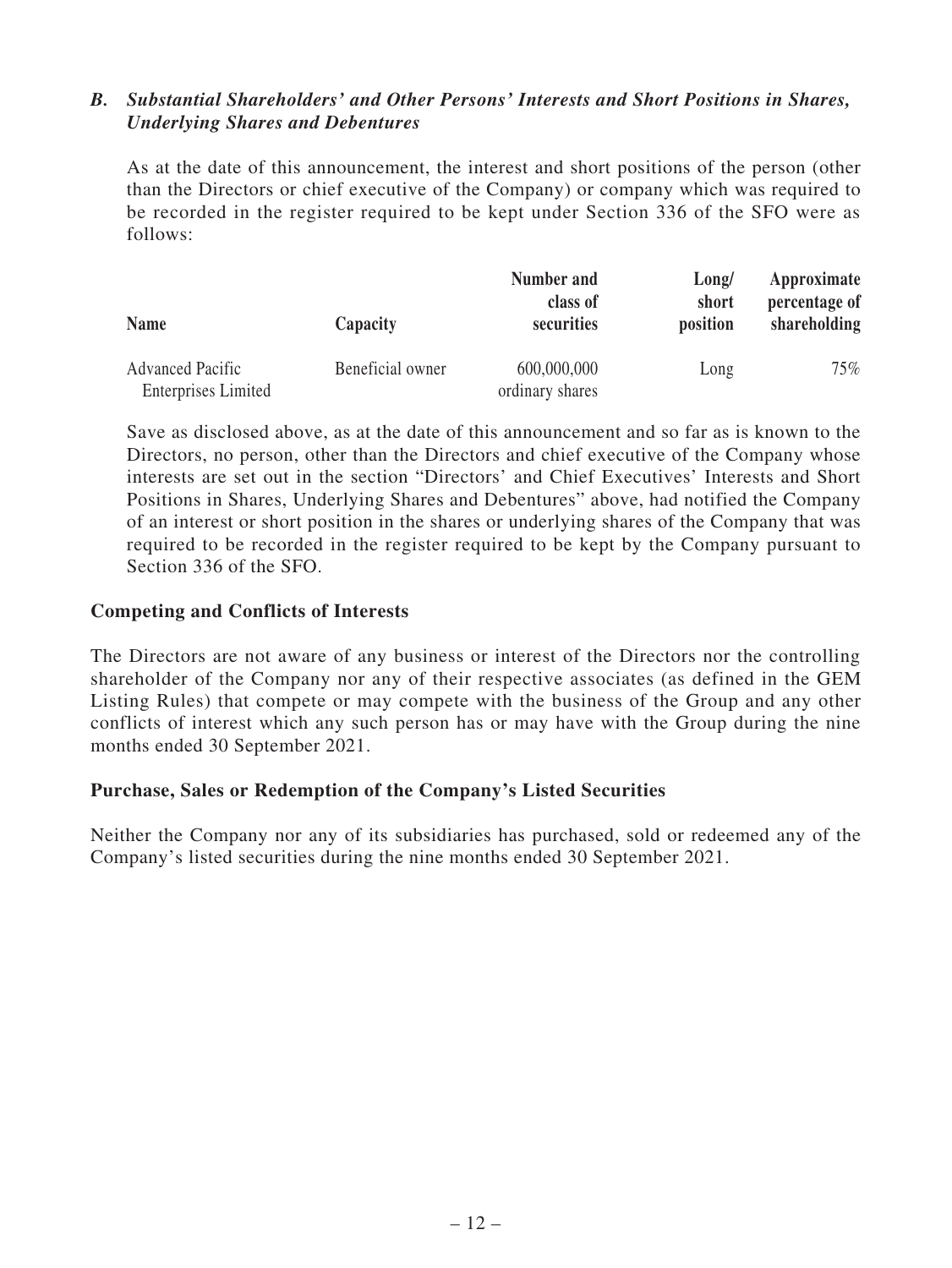# **Corporate Governance Code**

Pursuant to the code provision A.2.1 of the CG Code, the roles of chairman and chief executive should be separate and should not be performed by the same individual. The division of responsibilities between the chairman and chief executive should be clearly established.

Mr. Heung Chung Sum currently assumes the role of both chairman of the Company and chief executive of the Company. The Board considers that this structure could enhance efficiency in formulation and implementation of the Company's strategies. The Board will review the need of appointing suitable candidate to assume the role of chief executive when necessary.

As at 30 September 2021, save as disclosed above, the Company has complied with the applicable code provisions of the Corporate Governance Code (the "CG Code") as set out in Appendix 15 of the GEM Listing Rules.

### **Directors' Securities Transactions**

The Group has adopted a code of conduct regarding securities transactions by the Directors on terms no less exacting than the required standards of dealings set out in Rules 5.48 to 5.67 of the GEM Listing Rules. The Company had also made specific enquiries of all the Directors and the Company was not aware of any non-compliance with the required standard of dealings regarding securities transactions by the Directors throughout the nine months ended 30 September 2021.

# **Dividend**

The Board does not recommend the payment of dividend for the nine months ended 30 September 2021.

#### **Share Option Scheme**

The Company has conditionally adopted a share option scheme on 4 June 2018 ("the Scheme"). The terms of the Scheme are in accordance with the provisions of Chapter 23 of the GEM Listing Rules.

No share options has been granted during the Relevant Period and there were no share options outstanding as at 30 September 2021.